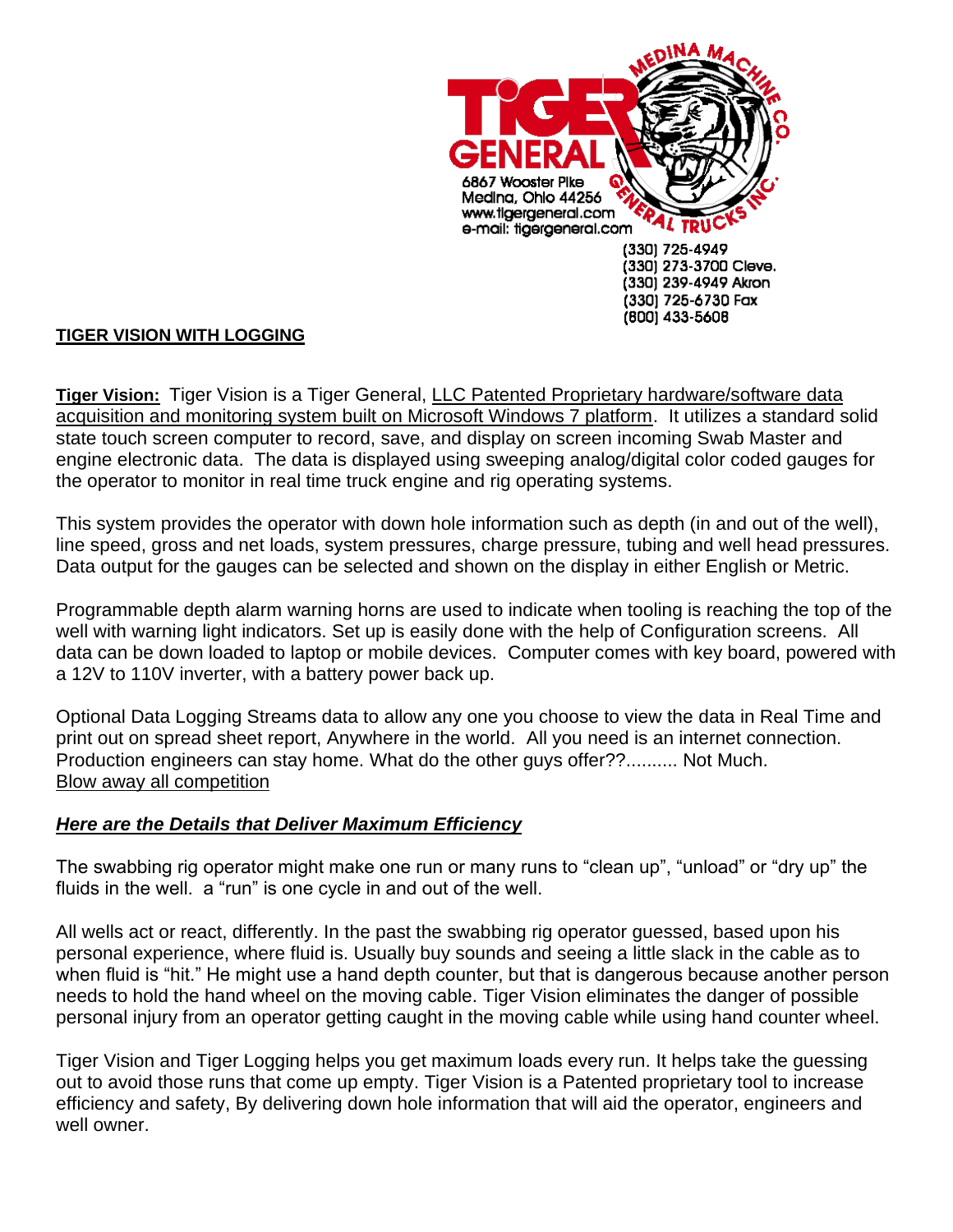## **Page 2.** *Tiger Vision with L***ogging**

Tiger Vision Logging. Each line item action is logged and time stamped.

- 1- logs start in to well time
- 2- Logs depth where fluid is hit. (load indicator, shows unloading)
- 3- logs start time back up well
- 4- logs location depth of where you start back out of well
- 5- shows line speeds
- 6- Special important feature. If load sense gauge shows insufficient loads at start back up, operator can stop. Go down deeper to get maximum fluid loads per run. Logs new start back up point.
- 7- Logs new start up point depth.
- 8- Logs when back up to top or starting point. This will be 1 cycle. then  $2^{nd}$  run cycle and etc
- 9- logs times at all points

Beginning when you get to well sight. Start swab master rig

When you start the rig the clock starts to run to log time of operations

At start or top of well, Zero out Depthometer. Start falling into the well

As tools fall into the well, the system displays depth and loads

As tools fall into the well, the weight or load indicator show increases as more cable weight falls into the well.

When the tools "hits" fluid, The weight indicator changes before any other indicators. The logging system notes this point. Now the operator knows exactly how deep he is into the well. The system logs, where fluid is hit, It is noted at each run. This is very important information to the well owner or operator to evaluate down hole or well status information

With this information, the operator decides how much further to go into the well, or how long a column of fluid to "get" or lift up and out of the well. The Depthometer tells the operator where the tools are in the well.

Example. The operator might decide, (based upon experience) to "get" 1000 ft. Of fluid in 2" tubing. With Tiger Vision, the operator can go exactly 1000 ft. into the fluid.

Then start back out or up and out of the well with the column of fluid. Unloading the fluid out the discharge line at top of well. Tiger Vision logging notes the depth where fluid first hit, how far down to stop or up point, load pulled at start point, depth to top of well.

At the up point, the operator will start out or up about 20 ft. Then check the tiger vision weight indicator to see if he has optimum load. If not the operator can decide to go back down further to get max load of fluids per run.

This is very important because all wells are different. Some have gas pressure "help" others do not. Some have a mixture of fluids and gas mixed in the length of the column. With Tiger Vision you know loads and take appropriate action to get or lift maximum loads at each run.